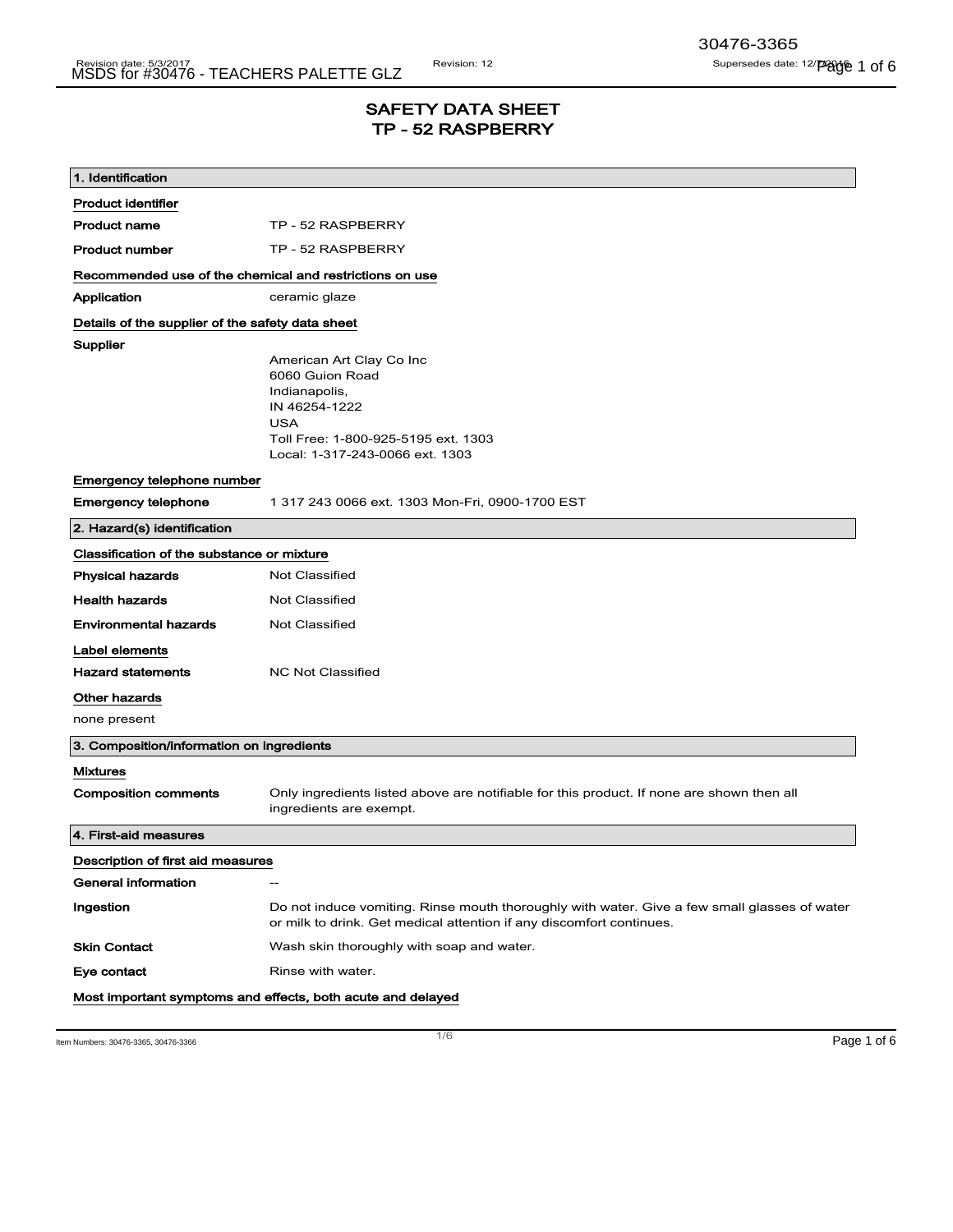| Inhalation                                                   | Read Section 2 for any specific precautions associated with this product. In general, breathing<br>any type of dust / mist can and may aggravate irritation of the throat and lungs.                                                                                                                        |
|--------------------------------------------------------------|-------------------------------------------------------------------------------------------------------------------------------------------------------------------------------------------------------------------------------------------------------------------------------------------------------------|
| Ingestion                                                    | Read Section 2 for any specific precautions associated with the use of this product. Products<br>with specific warnings about ingestion will give guidance there.                                                                                                                                           |
| Skin contact                                                 | Read Section 2 for any specific precautions associated with the use of this product. In general<br>most ceramic glazes, clays and special products will tend to have a drying effect on the skin<br>and may cause some sensitivity to users with sensitive skin.                                            |
| Eye contact                                                  | Read Section 2 for any specific precautions associated with the use of this product. In general<br>most ceramic and special products contain materials that maybe abrasive to eyes. Keeping<br>materials from contacting the eyes is prudent. If contact does occur, flush with clean water, do<br>not rub. |
|                                                              | Indication of immediate medical attention and special treatment needed                                                                                                                                                                                                                                      |
| Notes for the doctor                                         | Treat symptomatically.                                                                                                                                                                                                                                                                                      |
| 5. Fire-fighting measures                                    |                                                                                                                                                                                                                                                                                                             |
| Extinguishing media                                          |                                                                                                                                                                                                                                                                                                             |
| Suitable extinguishing media                                 | Use fire-extinguishing media suitable for the surrounding fire.                                                                                                                                                                                                                                             |
| Special hazards arising from the substance or mixture        |                                                                                                                                                                                                                                                                                                             |
| <b>Specific hazards</b>                                      | The product is not believed to present a hazard due to its physical nature.                                                                                                                                                                                                                                 |
| Advice for firefighters                                      |                                                                                                                                                                                                                                                                                                             |
| for firefighters                                             | Special protective equipment Use protective equipment appropriate for surrounding materials.                                                                                                                                                                                                                |
| 6. Accidental release measures                               |                                                                                                                                                                                                                                                                                                             |
|                                                              | Personal precautions, protective equipment and emergency procedures                                                                                                                                                                                                                                         |
| Personal precautions                                         | For personal protection, see Section 8.                                                                                                                                                                                                                                                                     |
| <b>Environmental precautions</b>                             |                                                                                                                                                                                                                                                                                                             |
| Environmental precautions                                    | Please read Section 2 completely. If any environmental warnings such as; H411 or H412 are<br>listed in Section 2, please use appropriate procedures when disposing of product and<br>container. Do not put materials into waterways or sewers.                                                              |
| Methods and material for containment and cleaning up         |                                                                                                                                                                                                                                                                                                             |
| Methods for cleaning up                                      | Collect spillage for reclamation or absorb in vermiculite, dry sand or similar material                                                                                                                                                                                                                     |
| Reference to other sections                                  | For waste disposal, see Section 13. For personal protection, see Section 8.                                                                                                                                                                                                                                 |
| 7. Handling and storage                                      |                                                                                                                                                                                                                                                                                                             |
| Precautions for safe handling                                |                                                                                                                                                                                                                                                                                                             |
| <b>Usage precautions</b>                                     | Read label before use. Do not eat, drink or smoke when using this product. Good personal<br>hygiene procedures should be implemented. Wash hands and any other contaminated areas<br>of the body with soap and water before leaving the work site.                                                          |
| Conditions for safe storage, including any incompatibilities |                                                                                                                                                                                                                                                                                                             |
| Storage precautions                                          | Store in tightly-closed, original container in a dry and cool place.                                                                                                                                                                                                                                        |
| Specific end uses(s)                                         |                                                                                                                                                                                                                                                                                                             |
|                                                              |                                                                                                                                                                                                                                                                                                             |

Item Numbers: 30476-3365, 30476-3366  $P$ age 2 of 6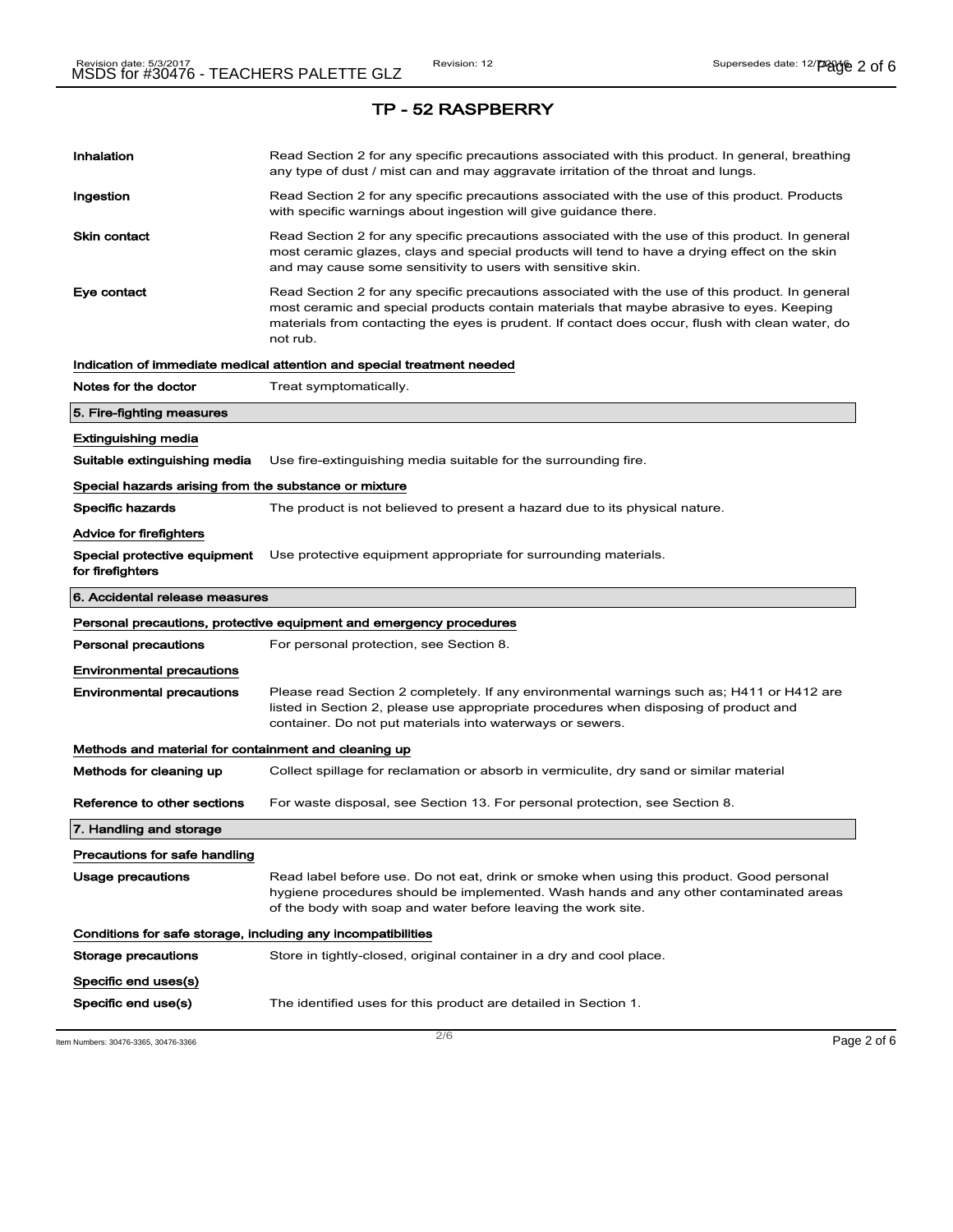# 8. Exposure Controls/personal protection

| Ingredient comments                 | Only ingredients listed n Section 3 are notifiable for this product. If none are shown then all<br>ingredients are exempt.                                                                                           |
|-------------------------------------|----------------------------------------------------------------------------------------------------------------------------------------------------------------------------------------------------------------------|
| <b>Exposure controls</b>            |                                                                                                                                                                                                                      |
| Appropriate engineering<br>controls | No specific ventilations requirements unless the "FAN" pictogram is shown above or specified<br>in Section 2.                                                                                                        |
| Eye/face protection                 | No specific eye protection required unless the "EYE PROTECTION" pictogram is shown<br>above or specified in Section 2.                                                                                               |
| Hand protection                     | No specific hand protection required unless the "HAND PROTECTION" pictogram is shown<br>above or specified in Section 2.                                                                                             |
| Hygiene measures                    | Using good personal hygiene practices is always appropriate. Keeping a clean work space,<br>cleaning up properly when done, and not eating, drinking or smoking when using this product.                             |
| <b>Respiratory protection</b>       | No specific respiratory protection required unless the "RESPIRATOR" pictogram is shown<br>above or specified in Section 2. Using the appropriate certified protection for the operation is<br>important if required. |

# 9. Physical and Chemical Properties

| Information on basic physical and chemical properties |                           |
|-------------------------------------------------------|---------------------------|
| Appearance                                            | Colored liquid.           |
| Color                                                 | Various colors.           |
| Odor                                                  | Almost odorless.          |
| <b>Odor threshold</b>                                 | No information available. |
| рH                                                    | $6 - 8$                   |
| <b>Melting point</b>                                  | No information available. |
| Initial boiling point and range                       | No information available. |
| <b>Flash point</b>                                    | No information available. |
| <b>Evaporation rate</b>                               | No information available. |
| Flammability (solid, gas)                             | No information available. |
| Upper/lower flammability or<br>explosive limits       | No information available. |
| Vapor pressure                                        | No information available. |
| <b>Relative density</b>                               | Greater than 1.0          |
| Solubility(ies)                                       | Not applicable.           |
| <b>Partition coefficient</b>                          | No information available. |
| <b>Auto-ignition temperature</b>                      | Not applicable.           |
| <b>Decomposition Temperature</b>                      | No information available. |
| <b>Viscosity</b>                                      | No information available. |
| <b>Explosive properties</b>                           | none                      |
| Oxidizing properties                                  | none                      |

Item Numbers: 30476-3365, 30476-3366 Page 3 of 6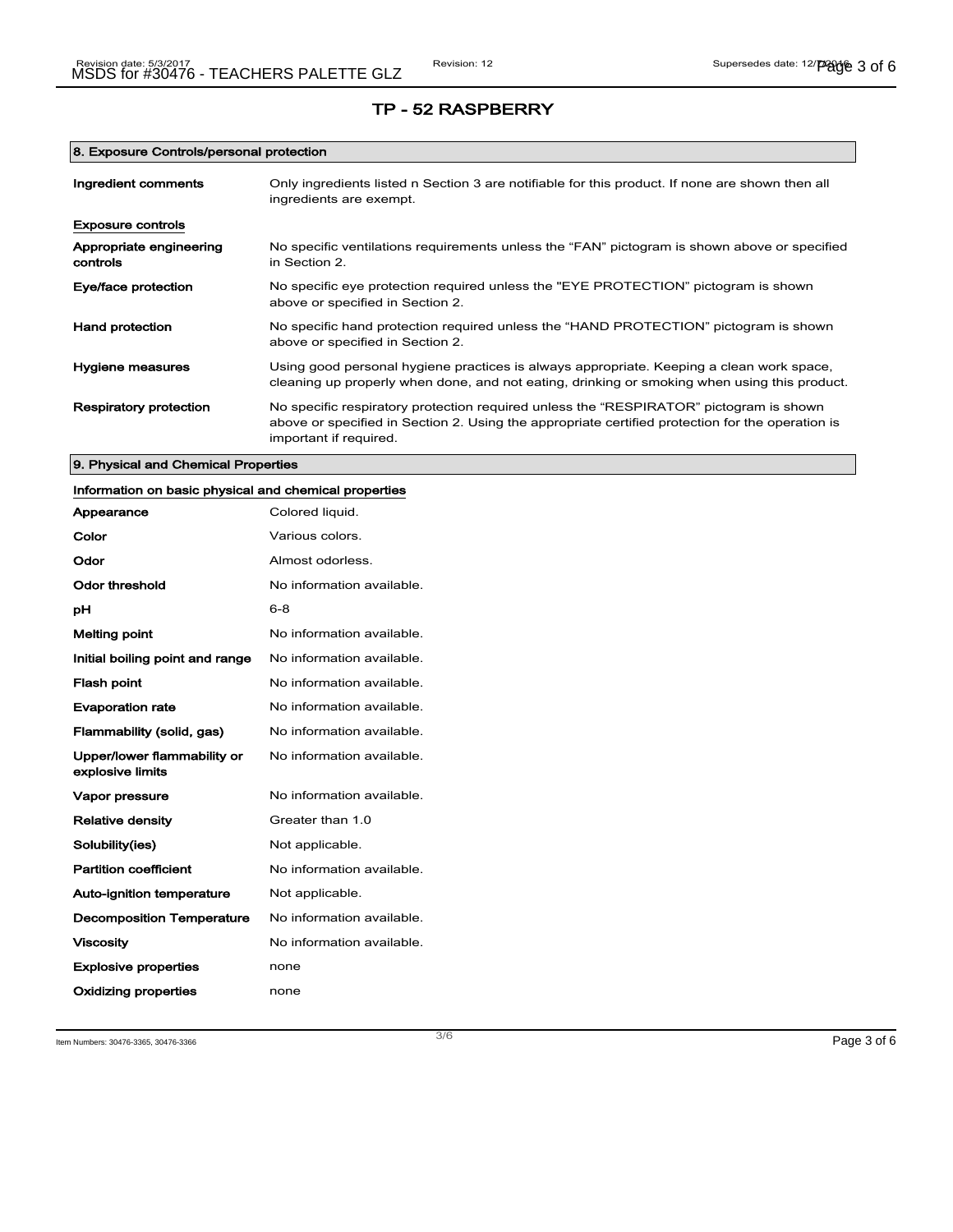| Other information                     | Not applicable.                                                                                                                                                                                                                                |
|---------------------------------------|------------------------------------------------------------------------------------------------------------------------------------------------------------------------------------------------------------------------------------------------|
| 10. Stability and reactivity          |                                                                                                                                                                                                                                                |
| Reactivity                            | There are no known reactivity hazards associated with this product.                                                                                                                                                                            |
| Stability                             | No particular stability concerns.                                                                                                                                                                                                              |
| Possibility of hazardous<br>reactions | None known.                                                                                                                                                                                                                                    |
| <b>Conditions to avoid</b>            | None known.                                                                                                                                                                                                                                    |
| Materials to avoid                    | None known.                                                                                                                                                                                                                                    |
| Hazardous decomposition<br>products   | None known.                                                                                                                                                                                                                                    |
| 11. Toxicological information         |                                                                                                                                                                                                                                                |
| Information on toxicological effects  |                                                                                                                                                                                                                                                |
| Toxicological effects                 | Please read Section 2 thoroughly to understand the toxicological risks, (if any) and<br>precautions for safe use (if any).                                                                                                                     |
| Skin corrosion/irritation             |                                                                                                                                                                                                                                                |
| Skin sensitization                    |                                                                                                                                                                                                                                                |
| <b>Skin sensitization</b>             | Based on available data the classification criteria are not met.                                                                                                                                                                               |
| Eye contact                           | May cause temporary eye irritation.                                                                                                                                                                                                            |
| 12. Ecological Information            |                                                                                                                                                                                                                                                |
| Ecotoxicity                           | Please read Section 2 completely. If any environmental warnings such as; H411 or H412 are<br>listed in Section 2, please use appropriate procedures when disposing of product and<br>container. Do not put materials into waterways or sewers. |
| <b>Toxicity</b>                       | Please read Section 2 completely. If any environmental warnings such as; H411 or H412 are<br>listed in Section 2, please use appropriate procedures when disposing of product and<br>container. Do not put materials into waterways or sewers. |
| Persistence and degradability         |                                                                                                                                                                                                                                                |
| Persistence and degradability         | No data available.                                                                                                                                                                                                                             |
| <b>Biodegradation</b>                 | Not inherently biodegradable.                                                                                                                                                                                                                  |
| <b>Bioaccumulative potential</b>      |                                                                                                                                                                                                                                                |
| <b>Partition coefficient</b>          | No information available.                                                                                                                                                                                                                      |
| Mobility in soil                      |                                                                                                                                                                                                                                                |
| <b>Mobility</b>                       | Semi-mobile.                                                                                                                                                                                                                                   |
| Other adverse effects                 |                                                                                                                                                                                                                                                |
| Other adverse effects                 | None known.                                                                                                                                                                                                                                    |
| 13. Disposal considerations           |                                                                                                                                                                                                                                                |

Item Numbers: 30476-3365, 30476-3366  $\overline{P}$   $\overline{P}$   $\overline{P}$   $\overline{P}$   $\overline{P}$   $\overline{P}$   $\overline{P}$   $\overline{P}$   $\overline{P}$   $\overline{P}$   $\overline{P}$   $\overline{P}$   $\overline{P}$   $\overline{P}$   $\overline{P}$   $\overline{P}$   $\overline{P}$   $\overline{P}$   $\overline{P}$   $\overline{P}$   $\overline$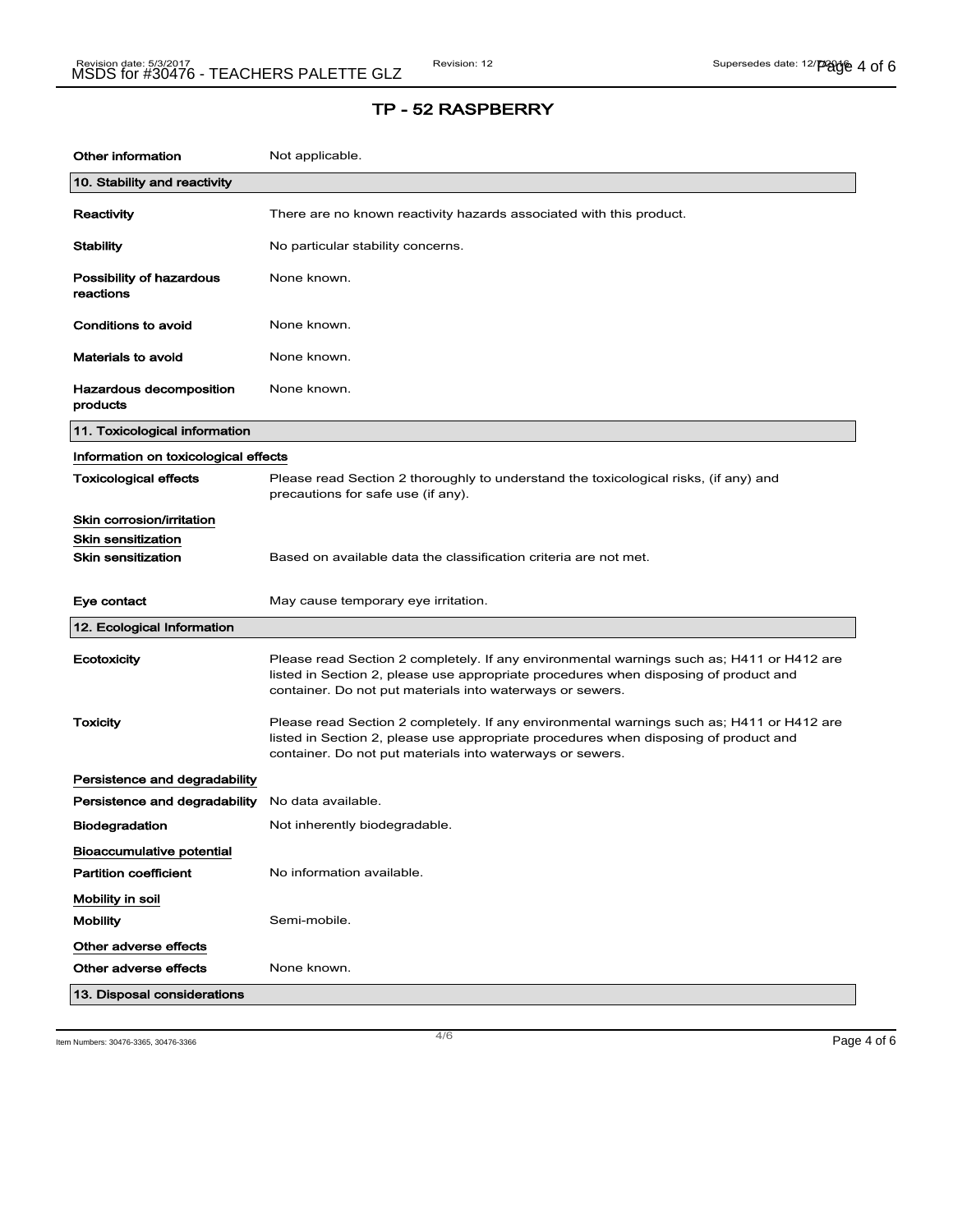## Waste treatment methods

General information **Dispose of waste product or used containers in accordance with local regulations When** handling waste, the safety precautions applying to handling of the product should be considered.

## 14. Transport information

General The product is not covered by international regulations on the transport of dangerous goods (IMDG, IATA, DOT).

## UN Number

Not applicable.

#### UN proper shipping name

Not applicable.

#### Transport hazard class(es)

No transport warning sign required.

#### Packing group

Not applicable.

#### Environmental hazards

#### Environmentally Hazardous Substance

Please refer to Section 2 for any environmental hazards associated with this product. If H411/H412 warnings are shown then please verify packaging and labeling requirements for larger volumes.

#### Special precautions for user

Not applicable.

#### Transport in bulk according to Not applicable. Annex II of MARPOL 73/78

and the IBC Code

# 15. Regulatory information

#### US State Regulations

# California Proposition 65 Carcinogens and Reproductive Toxins

None of the ingredients are listed or exempt.

# Massachusetts "Right To Know" List

Hydrated Aluminium Silicate 1-5% 2-aminoethanol  $1%$ 

#### Rhode Island "Right To Know" List

Hydrated Aluminium Silicate

1-5%

2-aminoethanol

 $1%$ 

# Minnesota "Right To Know" List